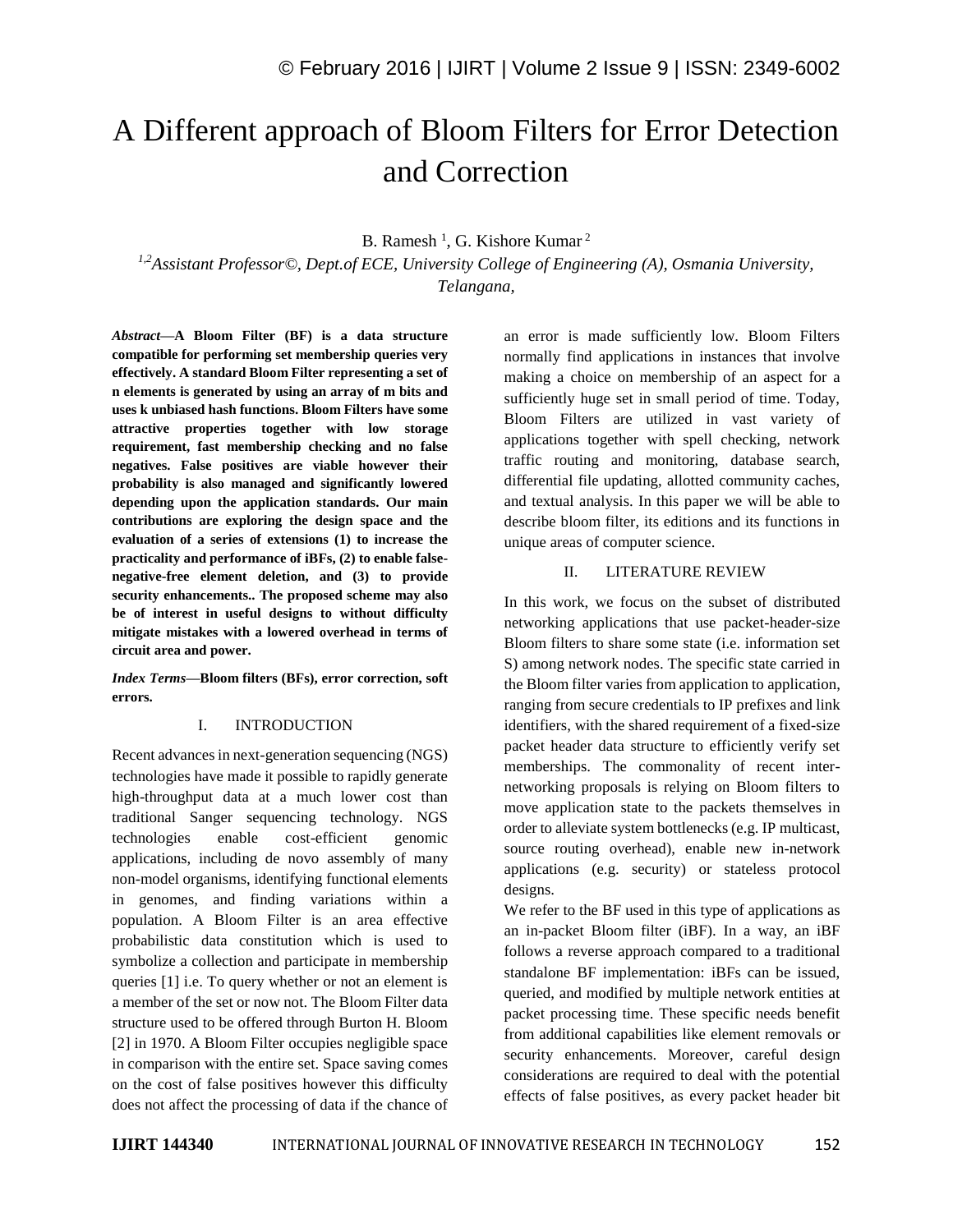counts and the actual performance of the distributed system is a key goal In this article, we present a new Bloom filter-based error correction algorithm, known as BLESS. BLESS belongs to the k-mer spectrumbased method, but it is designed to cast off the aforementioned limitations that previous k-mer spectrum-situated options had. Our new procedure has three main new points:

(1) BLESS is designed to target high memory efficiency for error correction to be run on a commodity laptop. The k-mers that exist more than a specific number of occasions in reads are sorted out and programmed into a Bloom filter.

(2) BLESS can handle repeats in genomes higher than earlier k-mer spectrum-based methods, which results in better accuracy. This is since BLESS is in a position to make use of longer k-mers in comparison with prior methods. Longer k-mers untangle repeats better.

(3) BLESS can extend reads to proper mistakes at the finish of reads as thoroughly as other constituents of the reads. Usually an inaccurate k-mer is also recognized as an error-free one due to the fact that of an irregularly tremendous multiplicity of the k-mer.

False positives from the Bloom filter may additionally rationale the same difficulty. BLESS extends the reads to search out multiple k-mers that cover the inaccurate bases on the end of the reads to give a boost to error correction on the finish of the reads.

In this section we explore and describe variants of Bloom Filter [5] built on the Standard Bloom Filter data structure.

The Standard Bloom Filter works fine when the members of the set do not change over time. Addition of elements only requires hashing the additional item and setting the corresponding bit locations in the array. However, deletion is not possible in the Standard Bloom Filter since it will require setting 0's in the array to already set 1's that was result of hashing another item which is still a member of the set.

The Variable Increment Counting Bloom Filter (VI – Bloom) [7] is a generalization of the Counting Bloom Filter that uses variable increments to update each entry. In this structure, a set of possible variable increments are defined. For each counter update by an element we hash the element into the variable increment set and use it to increment the counter. Similarly, to delete an element we decrement by its hashed value in the variable increment set.

A Scalable Bloom Filters consist of two or more Standard Bloom Filters, allowing arbitrary growth of the set being represented. When one Bloom Filter gets filled due to the limit on the fill ratio, a new filter is added. Querying an element involves testing the presence in each filter.

#### III. METHODOLOGY

The proposed scheme is based on the statement that a CBF, additionally to a structure that permits rapid membership check to an element set, can also be in a technique a redundant illustration of the element set. Therefore, this redundancy might in all probability be used for error detection and correction. To discover this concept, common implementations of CBFs where the elements of the set are saved in a sluggish memory and the CBF is saved in turbo memories are regarded. In specified, it's assumed that the elements of the set are saved in DRAM whilst the CBF is saved in a cache [10]. The reasoning behind that is that the CBF is accessed typically and wants a quick access time to maximize efficiency, at the same time the elements of the set are only accessed when factors are learn, added or eliminated and therefore the entry time is no longer an obstacle. It should also be noted that after the whole aspect set is stored in a slow memory, no unsuitable deletions can arise as they could be detected when taking away the element from the slow memory.

A. Simple Procedure for the Correction of Errors in the Element Set:

To propose the simple correction system, allow us to count on that a single bit error impacts detail x and that it's detected using the parity bit. Hence,  $x_e$  is read from the reminiscence. The right worth x has to be  $x_e$  if the error affected the parity bit. If the error affected the i<sup>th</sup> data bit, the correct value can be  $x_{em}(i)$  the place  $x_{em}(i)$ is the value read  $(x_e)$  with the i<sup>th</sup> bit inverted. To assess which of these is actually the right value x, the candidates [ $x_e$  and all the  $x_{em}(i)$ ] can be verified for membership to the CBF. If most effective one of the candidates is located within the CBF, then no false positives have come about and the value observed is the correct one. Rather, if more than one candidate is observed, the approach is unable to seek out the right worth due to the occurrence of false positives. This straightforward and quick method requires handiest l + 1 queries to the CBF, where l is the quantity of bits in each aspect of the set. However, the correction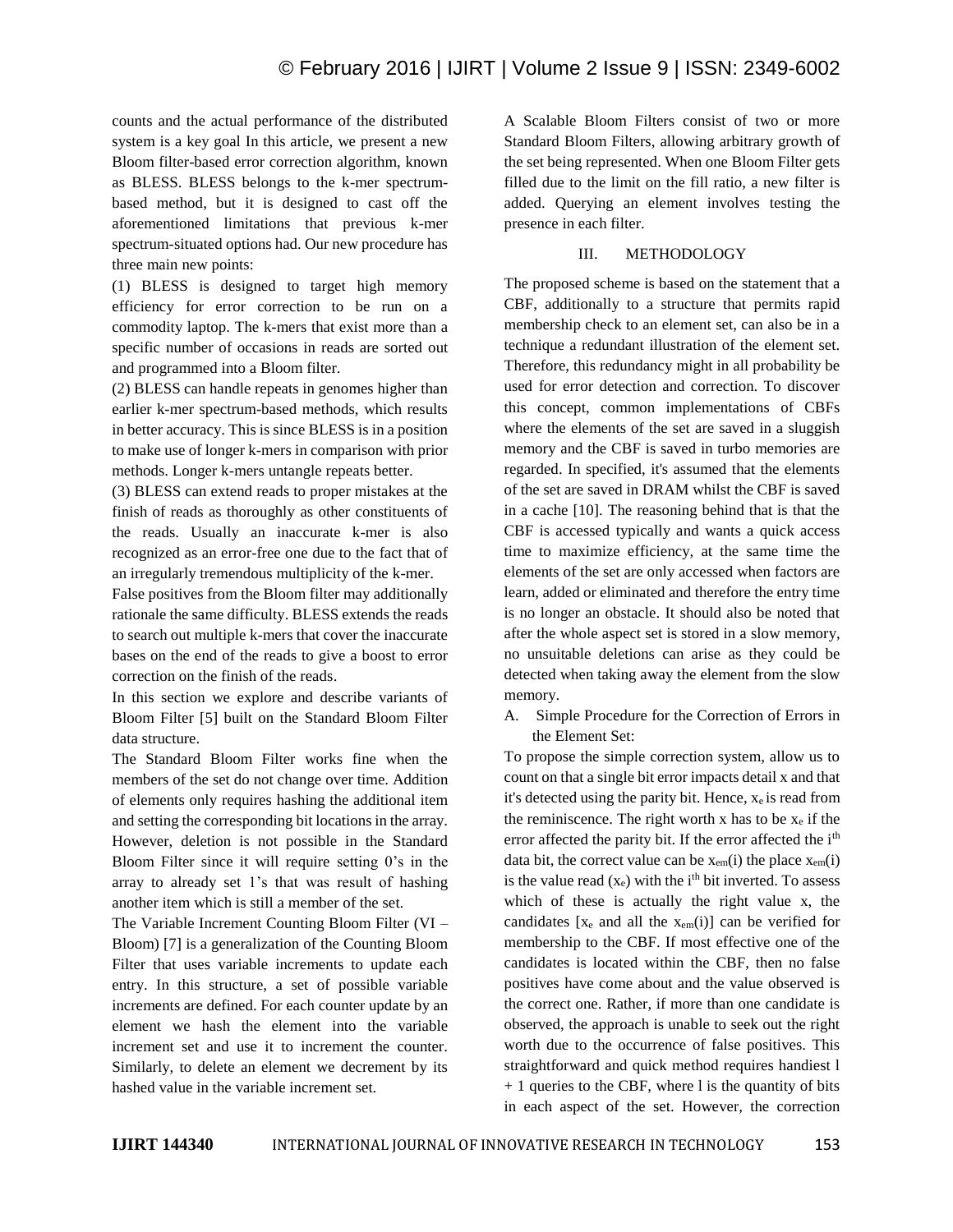expense that can be carried out is dependent upon the false positive price of the CBF. In detailed, the chance that an error can be corrected using this procedure can be approximated as

$$
P_{correction} \cong (1 - p_{fp})^l
$$

which is the probability that none of the l candidates that are not x return a false positive on a query.

# B. Advanced Procedure for the Correction of Errors in the Element Set

When the simple system described above correct error, a supplementary developed method can be utilized. The correction approach starts by means of making a replica of the CBF in DRAM memory. Then, all of the factors within the set besides for the erroneous one are removed from the CBF. This will go away a CBF with simplest the values that correspond to the original worth of the element x. Once that's executed, the candidates  $[x_e$  and all the  $x_{em}$  (i)] may also be queried over the CBF that has best x as an entry. As in the prior approach, if most effective probably the most candidates suit the CBF, that is the correct value. If more than one candidate suits the CBF then the error can't be corrected. The likelihood that a given price x and yet another price y produce precisely the same values of the hash capabilities  $h_1$ ,  $h_2$ ...  $h_k$  can also be approximated as

$$
P_{CBF(x)} = CBF(y) \cong \frac{k!}{m^k}
$$

Therefore, the correction probability for this advanced procedure can be approximated as

$$
P_{correction} \cong (1-\frac{k!}{m^k})
$$

So that they can be very just about one hundred% in lots of sensible eventualities as m is in general huge. The accelerated correction rate comes on the cost of an additional complex correction method that wants the replication of the CBF, the removal of the entire entries besides the erroneous one (n−1), and sooner or later the query for the  $l + 1$  candidates. However, as soft error are infrequent events, and the process is only wanted when the straightforward approach provided earlier than are not able to correct an error, the scheme may also be valuable in real purposes.

## IV. RESULTS AND DISCUSSIONS



**Fig.1 Simulation output**



**Fig.2 RTL Schematic.**



**Fig.3 Technology Schematic.**

### V. CONCLUSION

This paper explores an exciting front in the Bloom filter research space, namely the special category of small Bloom filters carried in packet headers. The configuration regarded on this temporary is that of a memory included with a per phrase parity bit for which it is confirmed that the CBF can be utilized to gain single bit error correction. This suggests how present CBFs can be used to gain error correction in